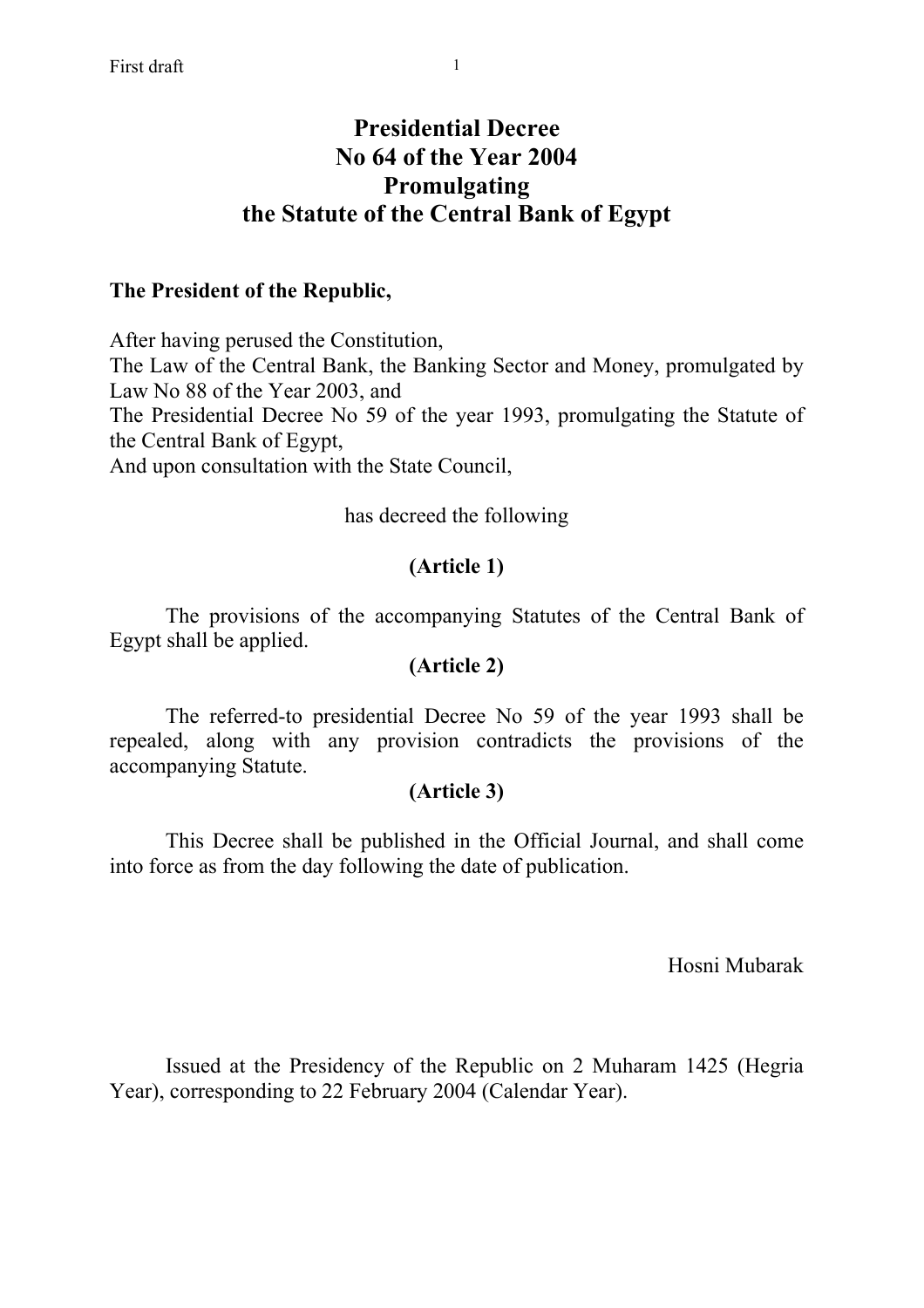# **The Statute of the Central Bank of Egypt**

# **Chapter 1**

# **The Bank's Legal Status, Domicile and Capital**

# **Article (1)**

 The Central Bank of Egypt shall be a public legal person, directly subject to the President of the Republic.

# **Article (2)**

 The legal domicile of the Bank and its head office shall be the city of Cairo. The Bank may, by a decision of its Board of Directors, establish branches and offices, and adopt agents and correspondents at home and abroad, whenever necessary.

# **Article (3)**

 The paid-up capital of the Bank shall be one billion Egyptian pounds. Its Board of Directors may, in agreement with the Minister of Finance, appropriate a percentage of the net annual profits to increase the capital of the Bank.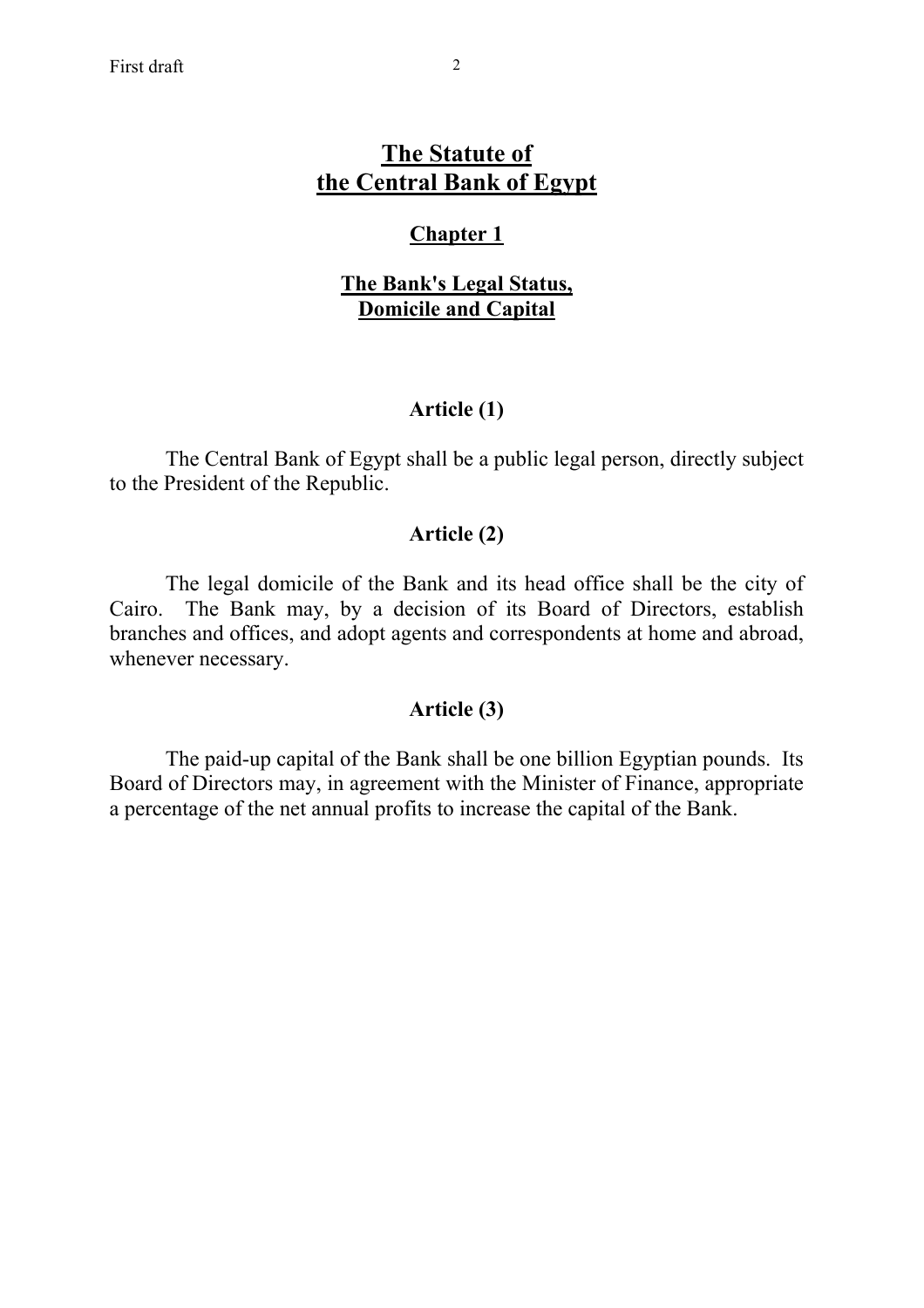# **Objectives and Functions of the Bank**

# **Article (4)**

 The Bank shall carry out all functions and powers assigned to it by virtue of the Law of the Central Bank, the Banking Sector and Money referred to hereabove. The Bank shall work on realizing price stability and banking system soundness, within the context of the general economic policy of the State.

 The Bank shall be concerned with formulating and implementing the monetary, credit, and banking policies.

# **Article (5)**

 The Bank shall set, in agreement with the government, the objectives of the monetary policy, through a coordinating council to be formed by decree of the President of the Republic.

 The Governor of the Bank shall notify the People's Assembly as well as the Shura Council of these objectives, when the two draft laws of the State's general budget and the general plan for economic and social development are laid before them. (S)he shall also notify them of any modifications to these objectives during the fiscal year.

# **Article (6)**

 The Bank shall take the means with which it ensures the realization of its objectives and the discharge of its functions. It shall, in particular, have the following powers:

- A. Issuing banknotes and determining their denominations and specifications, pursuant to the provision of Article (8) of this Statute
- B. Managing liquidity in the national economy, and conducting open market operations
- C. Issuing securities commensurating with the nature of its funds and activities, as decided by its Board of Directors. Such securities shall bear the signature of the Governor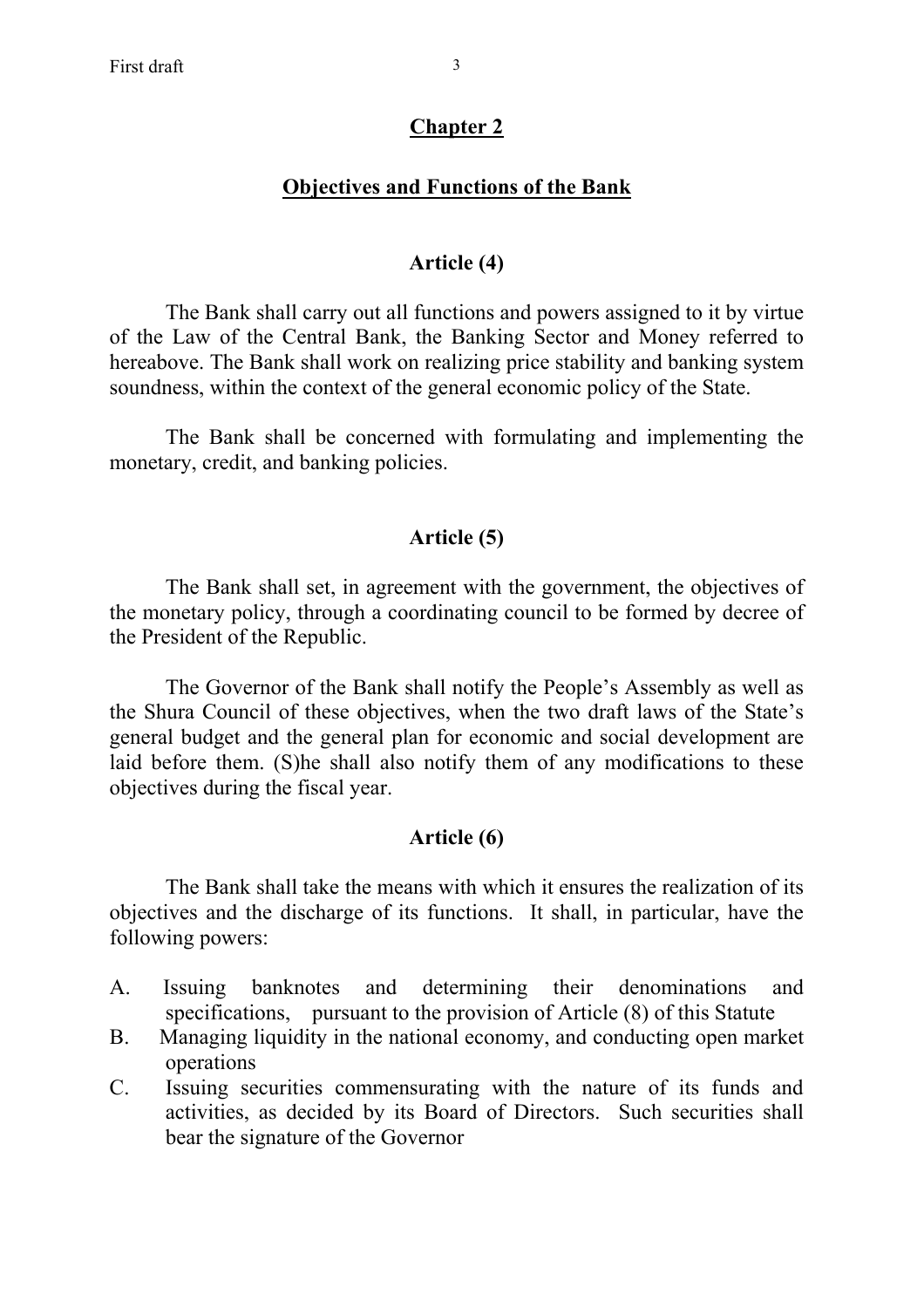First draft 4

- D. Influencing banking credit in a way warranting the fulfillment of the actual needs of the different aspects of economic activity
- E. Supervising the units of the banking sector
- F. Managing the gold and foreign exchange reserves of the State
- G. Regulating and managing the foreign exchange market
- H. Supervising the national payments system
- I. Recording and following up the external debt on the government, the economic and service authorities, the public sector, the public business sector, and the private sector, according to the forms to be set by the Board of Directors of the Bank

The Bank may undertake any tasks or take any measures required for applying the monetary, credit, and banking policies, as well as for guaranteeing the soundness of bank credit.

# **Article (7)**

The Bank shall charge fees on the services it renders according to its own list of fees on banking services, issued by a decision of the Board of Directors, and in compliance with the regulations and conditions to be determined by the Board.

#### **Article (8)**

 The Bank shall have the exclusive right to issue banknotes of unlimited legal tender. The Board of Directors shall specify the denominations and specifications of such banknotes that shall bear the signature of the Governor.

 The banknotes that are issued by the Bank shall always be covered by a balance of equivalent value formed of gold, foreign exchange, foreign securities, Egyptian government bonds and bills, and of any other Egyptian bonds guaranteed by the government.

# **Article (9)**

 The Board of Directors of the Bank shall determine, upon a decision, the percentages of the assets forming the cover of banknote issue.

 The gold, foreign exchange, and other assets forming the cover of the banknote issue shall be deposited at the Central Bank in Cairo, or at one of the public sector banks in the Arab Republic of Egypt, or at any of the banks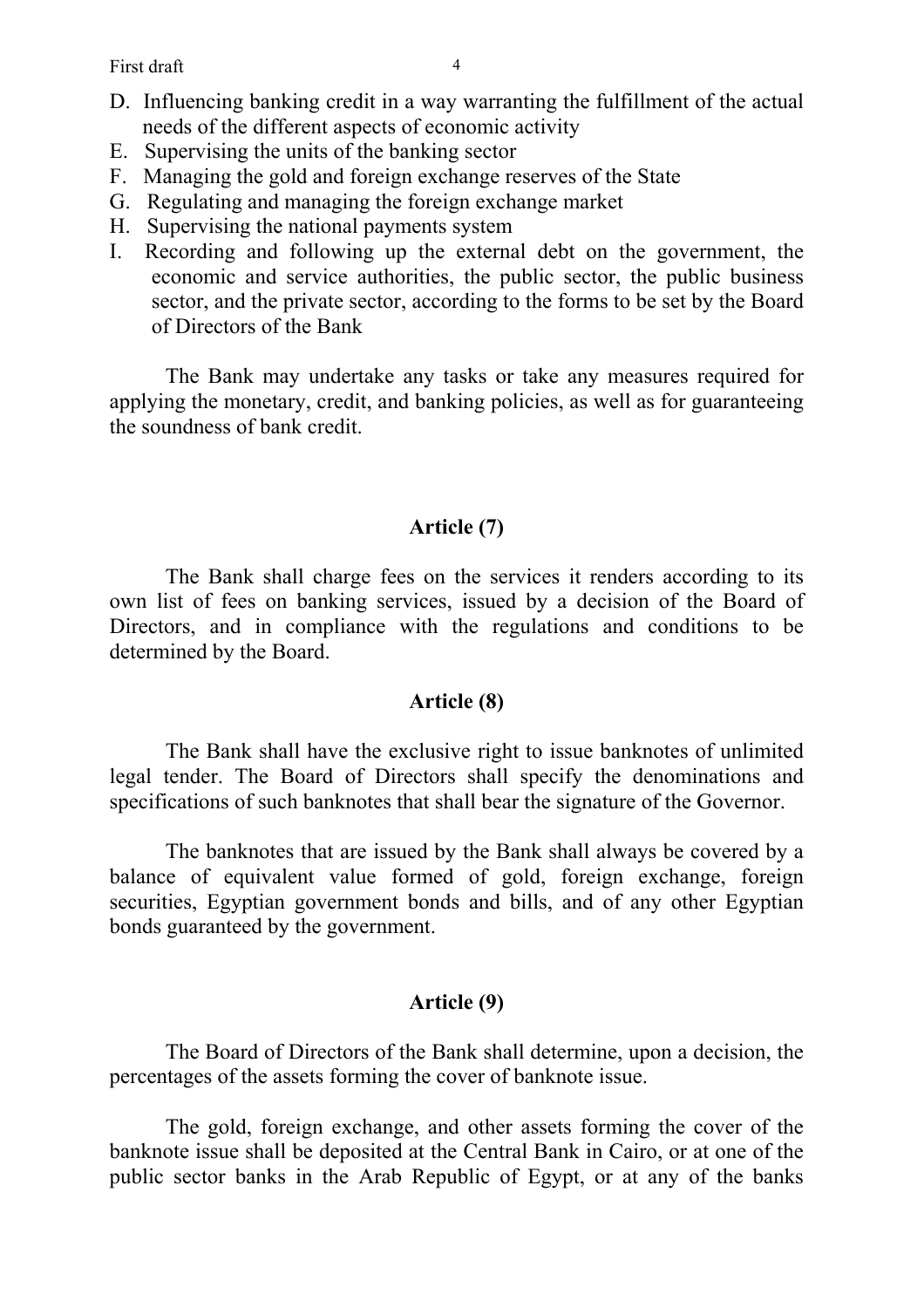abroad, to be approved by the Board of Directors of the Bank. Depositing this cover shall be in the name and for the account of the Bank.

#### **Article (10)**

 The Bank may, through purchase or sale in the open market, deal in Egyptian government securities, government-guaranteed securities, as well as in the securities it issues and the bonds specified by its Board of Directors.

#### **Article (11)**

 The Bank may extend credit to the banks subject to the provisions of the Law of the Central Bank, the Banking Sector and Money, and to foreign and international establishments and organizations, according to the rules, terms and conditions to be approved by the Board of Directors.

#### **Article (12)**

 In case of a financial disturbance or another unforeseen condition that calls for meeting the necessary needs in the financial markets, the Bank may take whatever measures it deems relevant, comprising the extension of exceptional finance to banks, according to the rules and conditions to be determined by the Board of Directors of the Bank.

### **Article (13)**

 The Bank may guarantee the finance and the credit facilities obtained by public legal persons or the banks governed by the provisions of the Law of the Central Bank, the Banking Sector and Money, from banks, financial institutions, and foreign and international organizations, according to the rules and conditions set forth in the Executive Regulations of the referred-to Law.

#### **Article (14)**

 The Central Bank shall have the right to ask banks, representative offices of foreign banks, bureaux de change, and any other entities licensed to deal in foreign exchange, for any data or clarifications about the transactions they conduct. The Bank's inspectors and their assistants, authorized for this purpose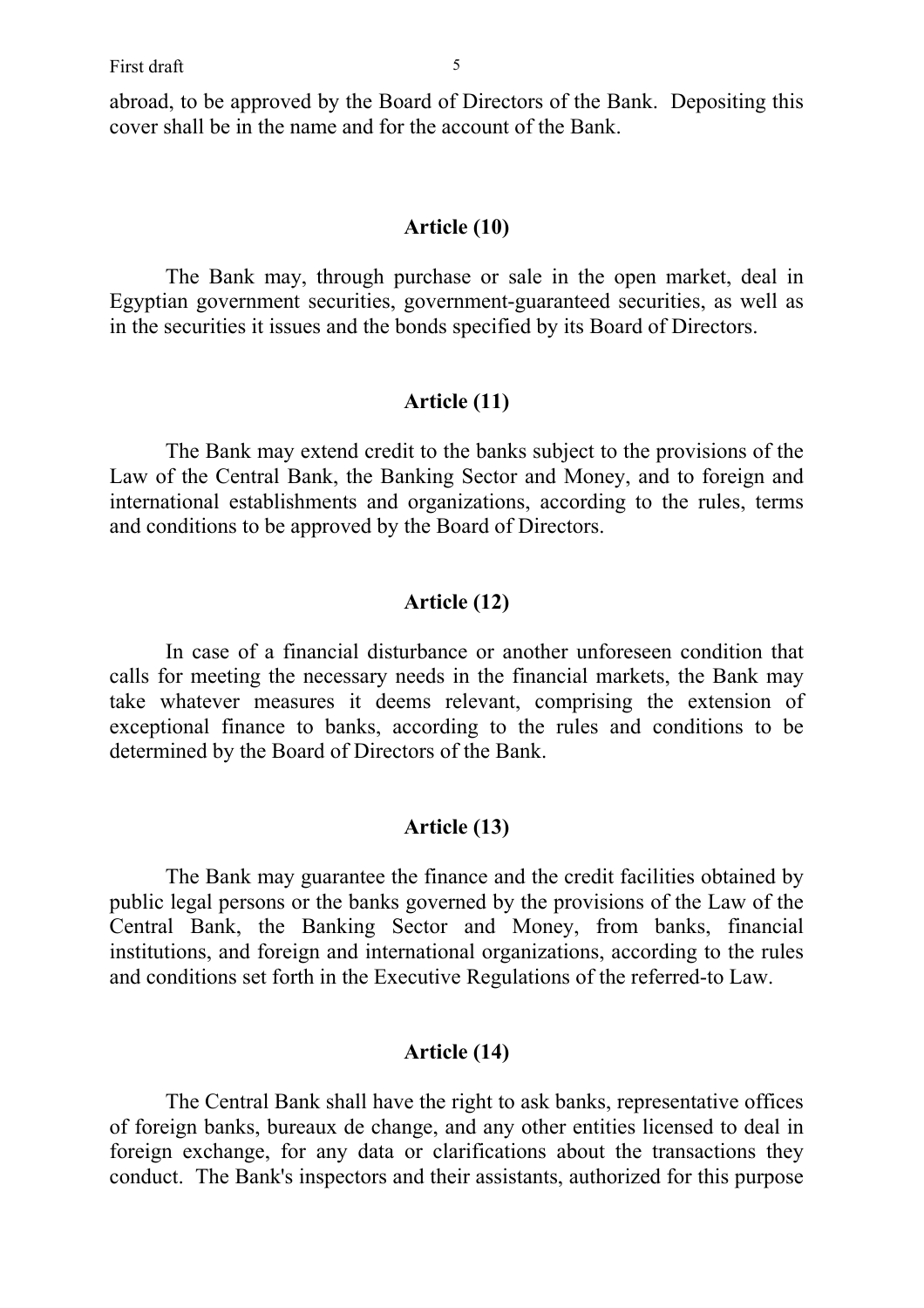by the Governor, shall have the right to access, at the premises of the bank, the office, the bureaux or the entity, the books and registers that ensure the obtainment of the necessary data or clarifications. The Bank's inspectors shall have the right to obtain a copy of any documents necessary for inspection purposes.

# **Article (15)**

 The Bank shall supervise the implementation of foreign exchange transactions, according to the provisions of the Law of the Central Bank, the Banking Sector and Money, its Executive Regulations and the decrees issued for its enforcement.

 The authorized banks, bureaux de change, and any other entities licensed to deal in foreign exchange, shall be subject to the supervision of the Bank.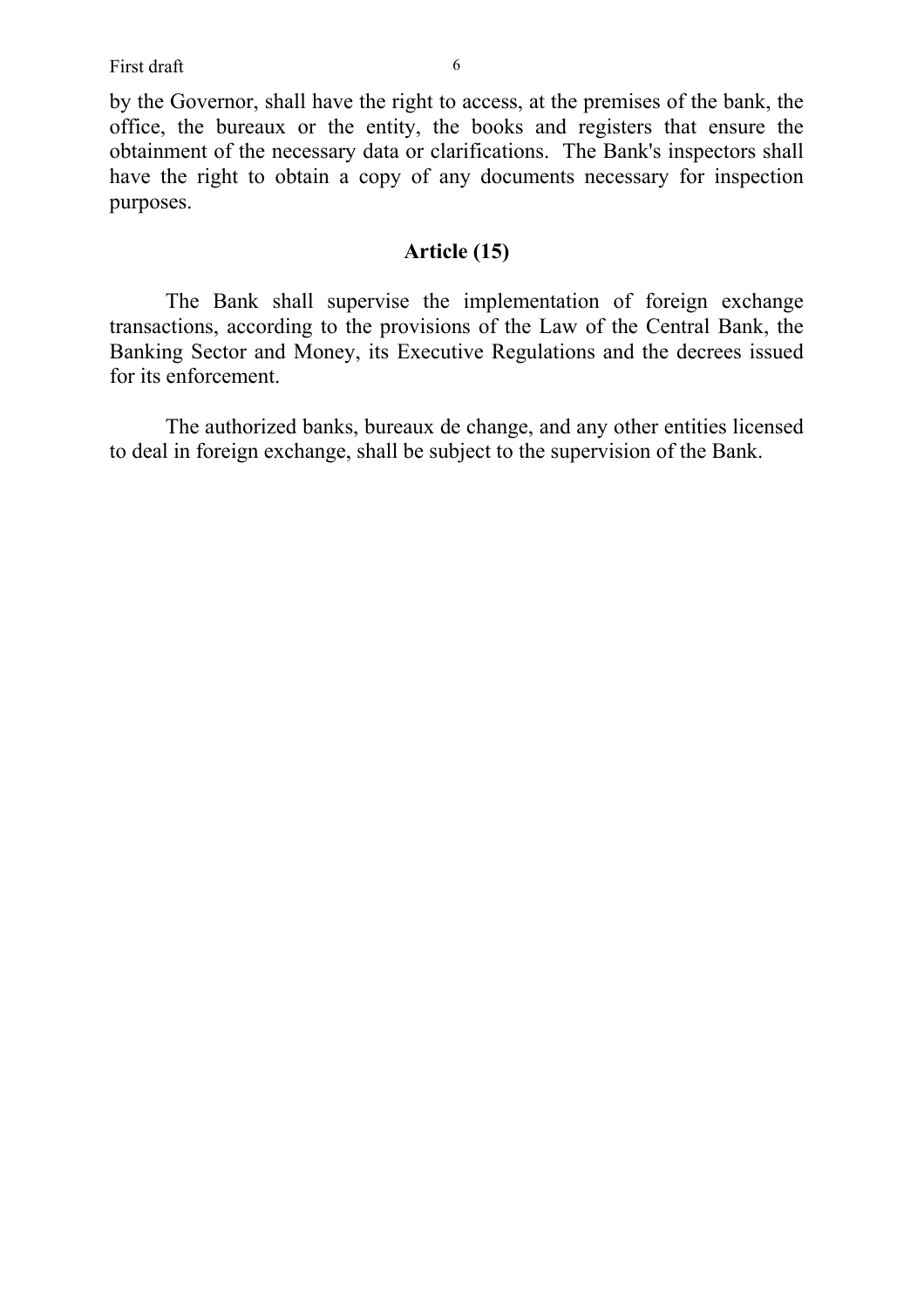# **Chapter 3**

### **Management of the Central Bank And its Financial System**

# **Section one Management of the Central Bank**

# **Article (16)**

 The Bank shall have a governor to be appointed by decree of the President of the Republic, upon his/her nomination by the Prime Minister, for a renewable term of four years. The decree shall comprise his/her financial treatment.

 The Governor shall be treated the same as a minister in terms of pension. The resignation of the Governor shall be accepted by decree of the President of the Republic.

#### **Article (17)**

 The Governor of the Bank shall have two deputies, to be appointed each by decree of the President of the Republic, upon their nomination by the Governor for a renewable term of four years. Their financial treatment shall be determined in the decree issued for their appointment.

 The Governor shall have sub-governors to be appointed by a decision of the Board of Directors of the Bank, upon their nomination by the Governor.

#### **Article (18)**

The Bank shall have a board of directors under the chairmanship of the Governor, with the membership of:

- 1- The two deputy governors
- 2- The Chairman of the Capital Market Authority
- 3- Three members representing the Ministries of Finance, Planning, and Foreign Trade, designated by the Prime Minister, upon their nomination by the ministers concerned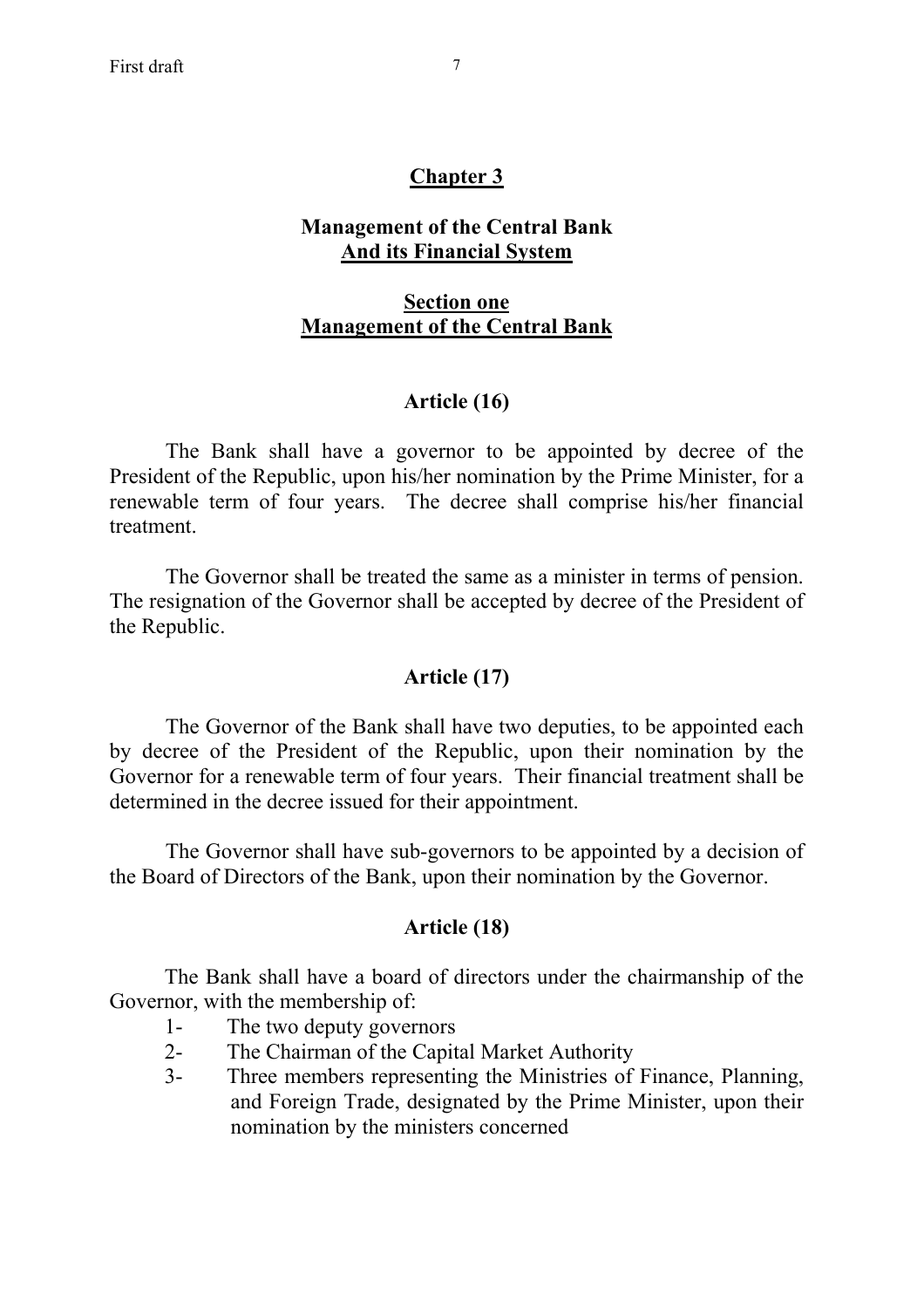4- Eight experienced persons, specialized in monetary, financial, banking, legal and economic affairs, to be designated by the President of the Republic for a renewable term of four years

In case of the absence of the Governor, or the existence of a legal hindrance to his/her presence, (s)he shall be substituted by the most senior deputy. If the latter is absent, the other deputy shall act instead.

The remuneration and attendance allowances of members of the Board of Directors shall be determined by decree of the Prime Minister, upon a proposal from the Governor.

# **Article (19)**

 The Governor, his/her two deputies, and each member of the Board of Directors of the Bank shall meet the following requirements:

- A- (S)he shall be Egyptian born of two Egyptian parents.
- B- (S)he shall enjoy his/her civil and political rights.
- C- (S)he shall be of sound reputation, and with no prior final rulings issued against him/her in a crime or any offense related to honor or trust.
- D- (S)he shall have no interests that contradict with his/her duties, or are liable to affect his/her neutrality in deliberations and decision making.
- E- (S)he shall have a wide experience in economic and banking affairs.

# **Article (20)**

 The Board of Directors of the Bank shall be the authority responsible for the realization of the objectives of the Bank, in addition to formulating and implementing the monetary, credit and banking policies. To these ends, the Board shall be vested with all powers, particularly the following:

- A. Determining the means and instruments of the monetary policy to be followed, and their implementation procedures
- B. Determining credit and discount rates and the interest rates on the banking transactions as carried out by the Bank, according to the nature and duration of these operations, without being restricted by the limits prescribed in any other law

The Bank shall announce these rates and fees via the means set by its Board of Directors.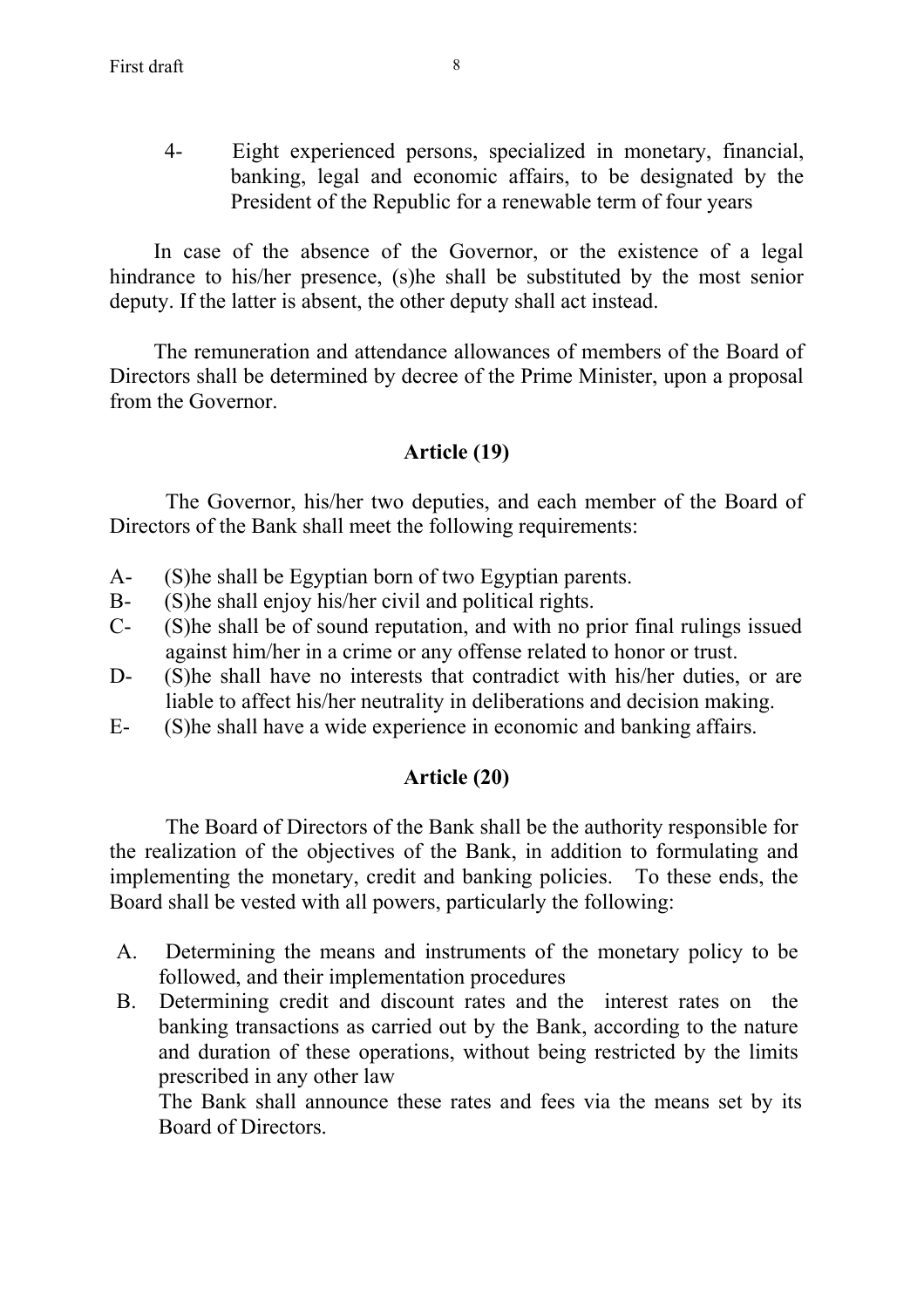- C. Determining the rules to be followed in evaluating the assets counterpart to the Egyptian banknotes
- D. Setting the regulatory and supervisory standards to guarantee the sound financial positions of banks, and their efficient performance, as well as issuing the necessary decisions for their implementation
- E. Evaluating the efforts exerted in connection with guaranteeing the soundness of bank credit, and ensuring the application of standards of credit quality and financial soundness
- F. Approving the budget, financial statements and reports, to be prepared by the Bank on its financial position and the outcomes of its activities
- G. Approving the organizational structure of the Bank.
- H. Issuing the internal bylaws and systems connected with the financial, administrative, and technical affairs of the Bank, the regulations of auctions and tenders, and the Bank's personnel regulations, without being restricted by the rules prescribed in the laws and regulations applicable in the government, the public sector and the public business sector

# **Article (21)**

The Board of Directors of the Bank shall meet at its head office in Cairo at least twice a month, upon the invitation of the Governor, or that of twothirds of the Board members. The Board may be called to meet outside the Bank's head office, provided the meeting shall be within the Arab Republic of Egypt.

# **Article (22)**

The Board meeting shall not be valid unless it is attended by the Governor or by one of his/her two deputies, and by the majority of its members. Decisions shall be issued pending the absolute majority of the votes of the Board members.

# **Article (23)**

 The Board of Directors of the Bank may form a committee(s) from among its members or from others to undertake the responsibilities it assigns thereto, or to provide the studies and researches it requires therefrom. In exercising their responsibilities, these committees may seek the assistance of whoever they choose.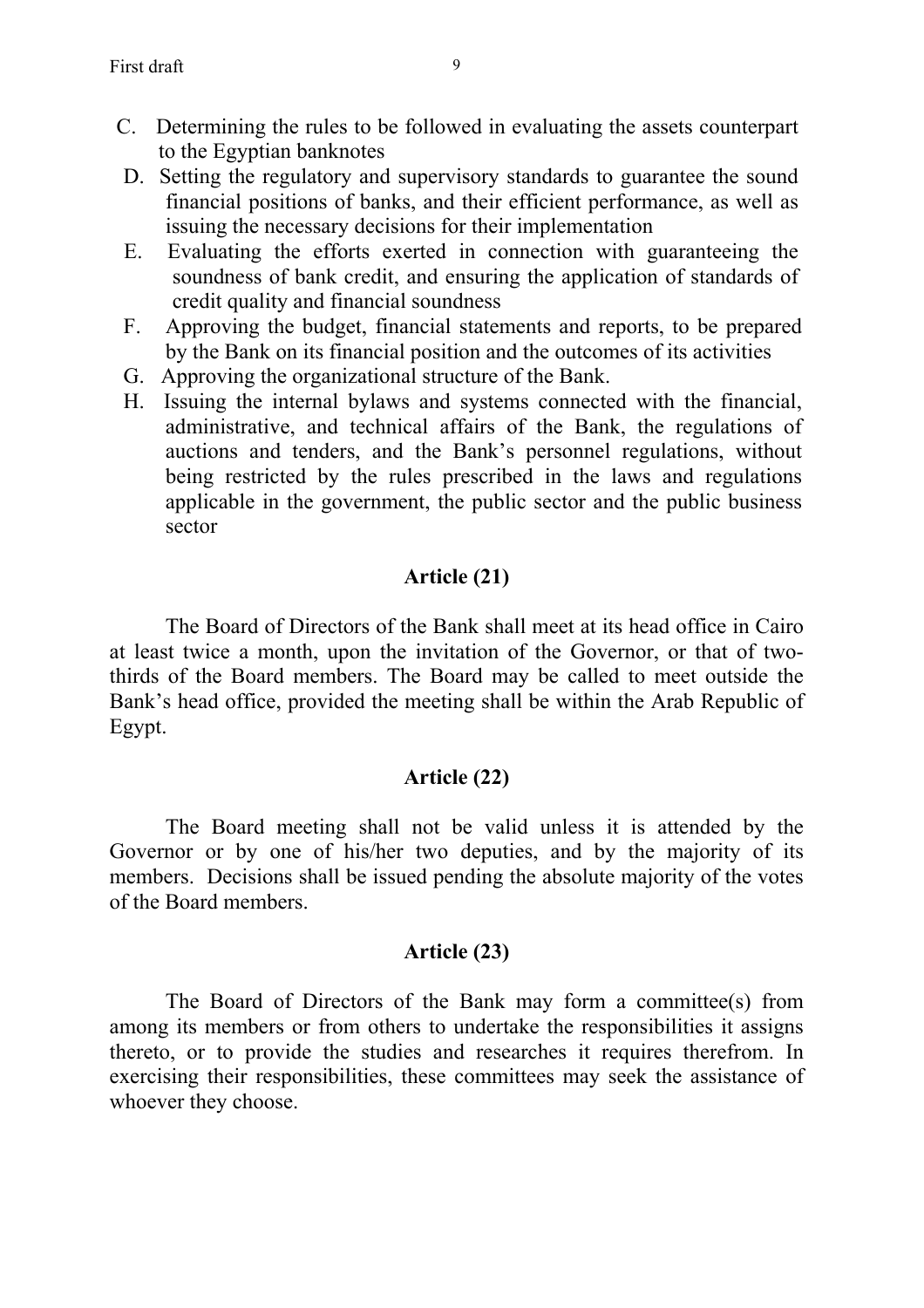#### **Article (24)**

The Governor shall represent the Bank before the court and in its relations with other parties. (S)he shall administer all the Bank affairs, assisted by his/her two deputies and sub-governors, each within the limits of his/her powers.

The Governor may delegate some of his/her powers to his/her deputies, sub-governors, or to one of them, or charge them with specific tasks, providing (s)he shall notify the Board of Directors of the Bank.

#### **Article (25)**

The Bank shall adopt such administrative methods in accordance with the banking norms, without being restricted by the administrative and financial rules and regulations applicable in the government, the public sector and the public business sector.

#### **Article (26)**

 The Bank shall have subsidiary units of legal personalities and independent balance sheets, as prescribed in the Law.

#### **Article (27)**

The organizational structure of the Bank shall include units of a special nature to perform specific tasks, according to the provisions of the law. These units shall have technical, financial and administrative independence. They shall aid the Bank's management in achieving its designated tasks. The Board of Directors shall issue the necessary decisions to regulate the work of those units.

 There shall not be any modification to the organizational structure of the Bank without the knowledge of the Board of Directors.

#### **Article (28)**

Each of the aforementioned units shall have internal bylaws, to be issued by a decision from the Board of Directors of the Bank, and upon a proposal by the Governor. These bylaws shall determine the unit's responsibilities and financial and administrative systems, in compliance with the regulations applied at the Bank.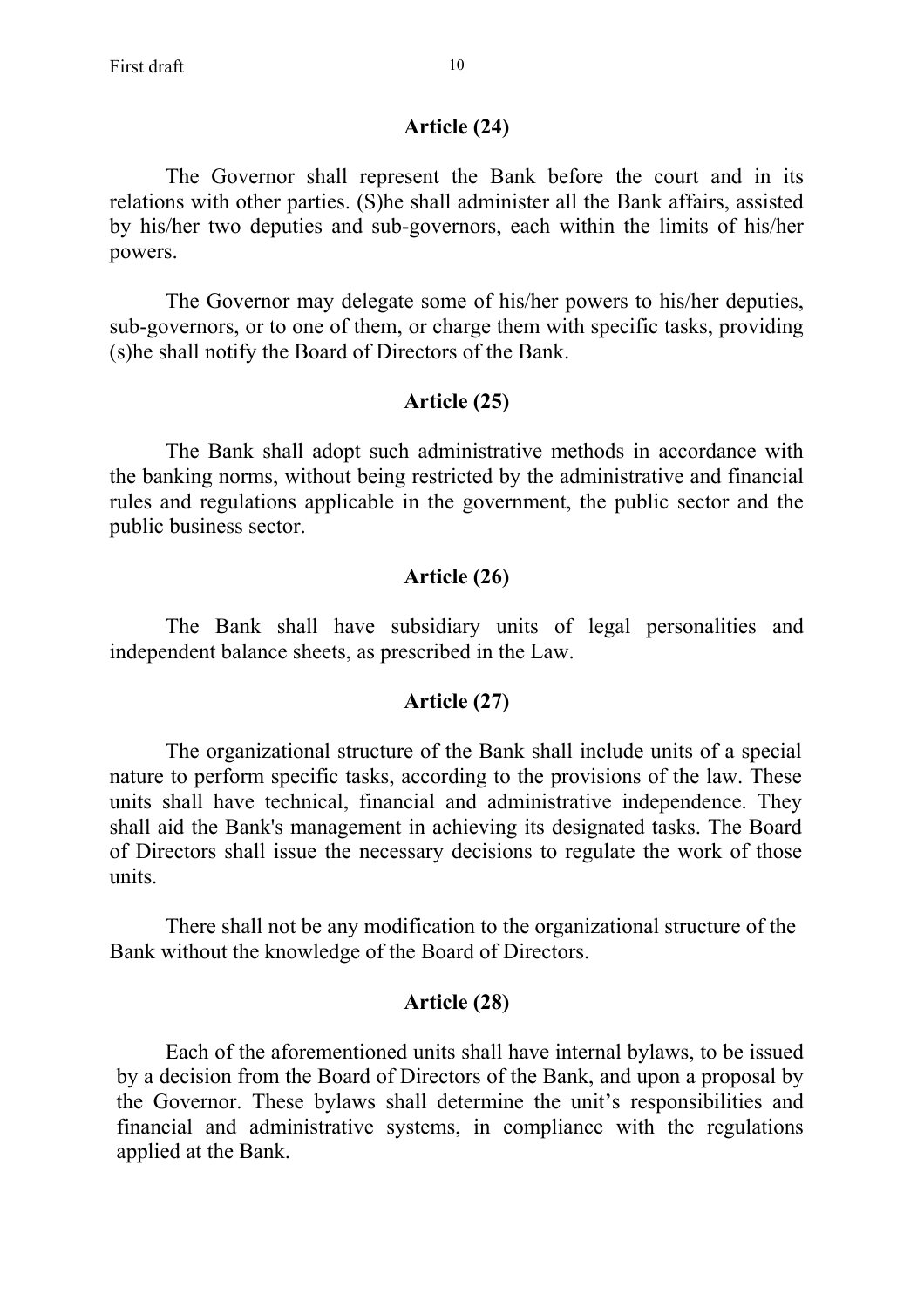#### **Section Two**

# **The Bank's Financial System and its Two Auditors**

### **Article (29)**

The funds of the Central Bank shall be considered private funds.

### **Article (30)**

In applying the provisions of the Penal Code, the funds of the Central Bank shall be considered public funds.

### **Article (31)**

 The fiscal year of the Bank shall start with the beginning of the fiscal year of the State and shall end therewith.

### **Article (32)**

 The Bank shall prepare its budget including the budgets of the independent units and the special-nature units.

 The Board of Directors shall approve the said budget three months before the beginning of the fiscal year.

 The State's general budget shall not comprise the current and capital resources and uses of the Bank.

#### **Article (33)**

 The Bank shall prepare a statement at the end of each week, on its financial position, compared to its financial position at the end of the preceding week. The statement shall be submitted to the Board of Directors of the Bank, and shall be published in the Egyptian Journal.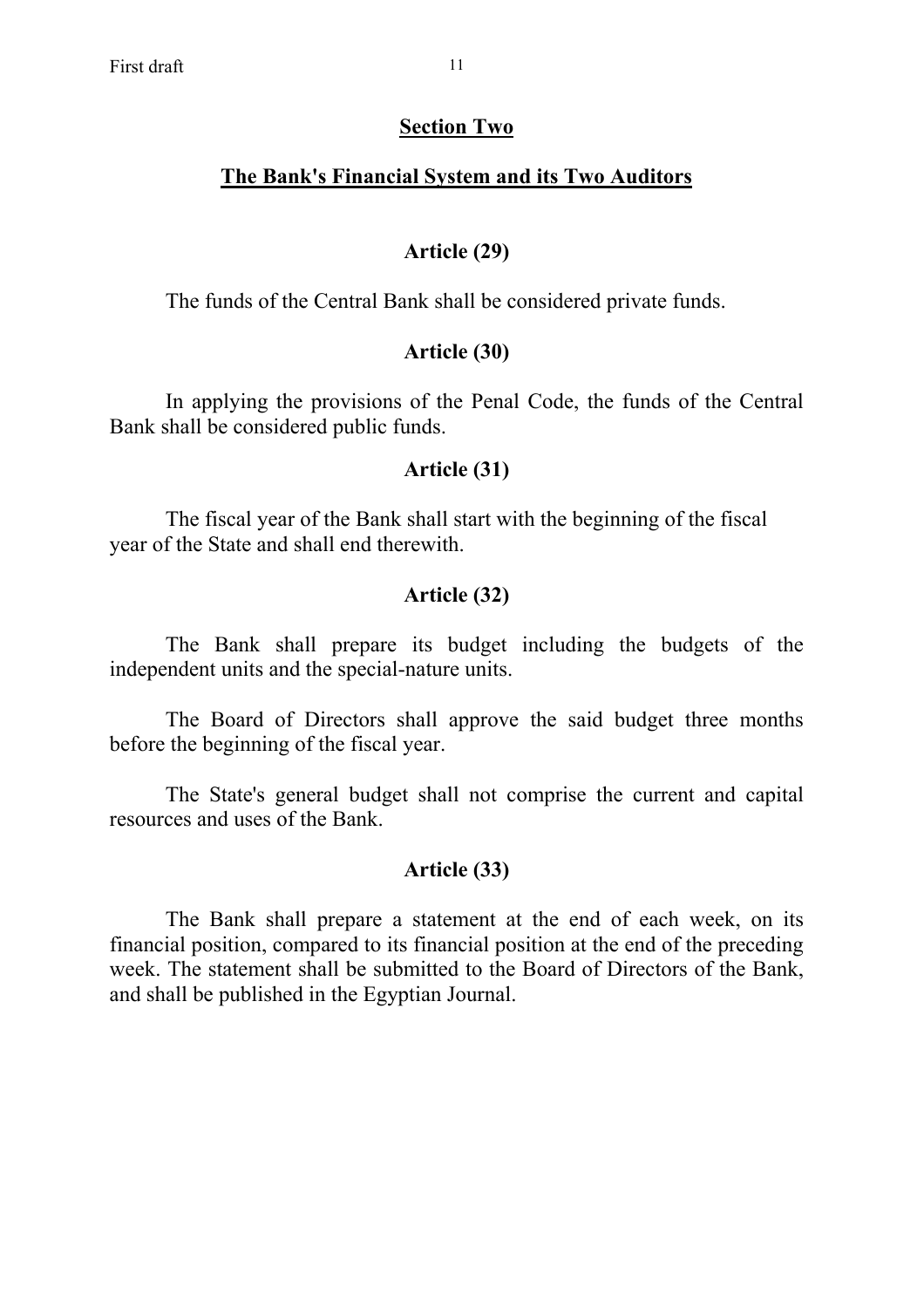#### **Article (34)**

 The Bank accounts shall be audited by two auditors whose appointment and remuneration shall be determined annually by the Central Audit Agency, in accordance with the nature of the activity of central banks and the Egyptian Auditing Standards. This auditing of the Bank accounts shall stand for auditing by the said Agency, pursuant to the Law.

 The Bank shall place at the disposal of the two auditors all the books, papers, and statements that the two auditors consider necessary for performing their auditing task.

#### **Article (35)**

 The Bank shall prepare the following, within three months from the fiscal year ending date:

- a) Financial statements of the Bank on the closed fiscal year, prepared according to the nature of the activity of central banks and the Egyptian Accounting Standards. They shall be signed by the Governor and the two auditors
- b) A report on the financial position of the Bank, and the outcomes of its activities during the closed fiscal year, covering – in particular – a survey of the economic conditions and the financial, monetary, banking and credit situations in Egypt

The financial statements, the two auditors' report, and the report on the financial position shall be submitted to the President of the Republic within ten days from their approval by the Board of Directors of the Bank. Copies thereof shall be sent, within the same period, to the Prime Minister and to the speakers of the People's Assembly and the Shura Council.

#### **Article (36)**

 The net profit of the Bank shall be transferred to the Public Treasury of the State, after deducting the workers' profit share as determined by the Board of Directors of the Bank, and the reserves it determines to form.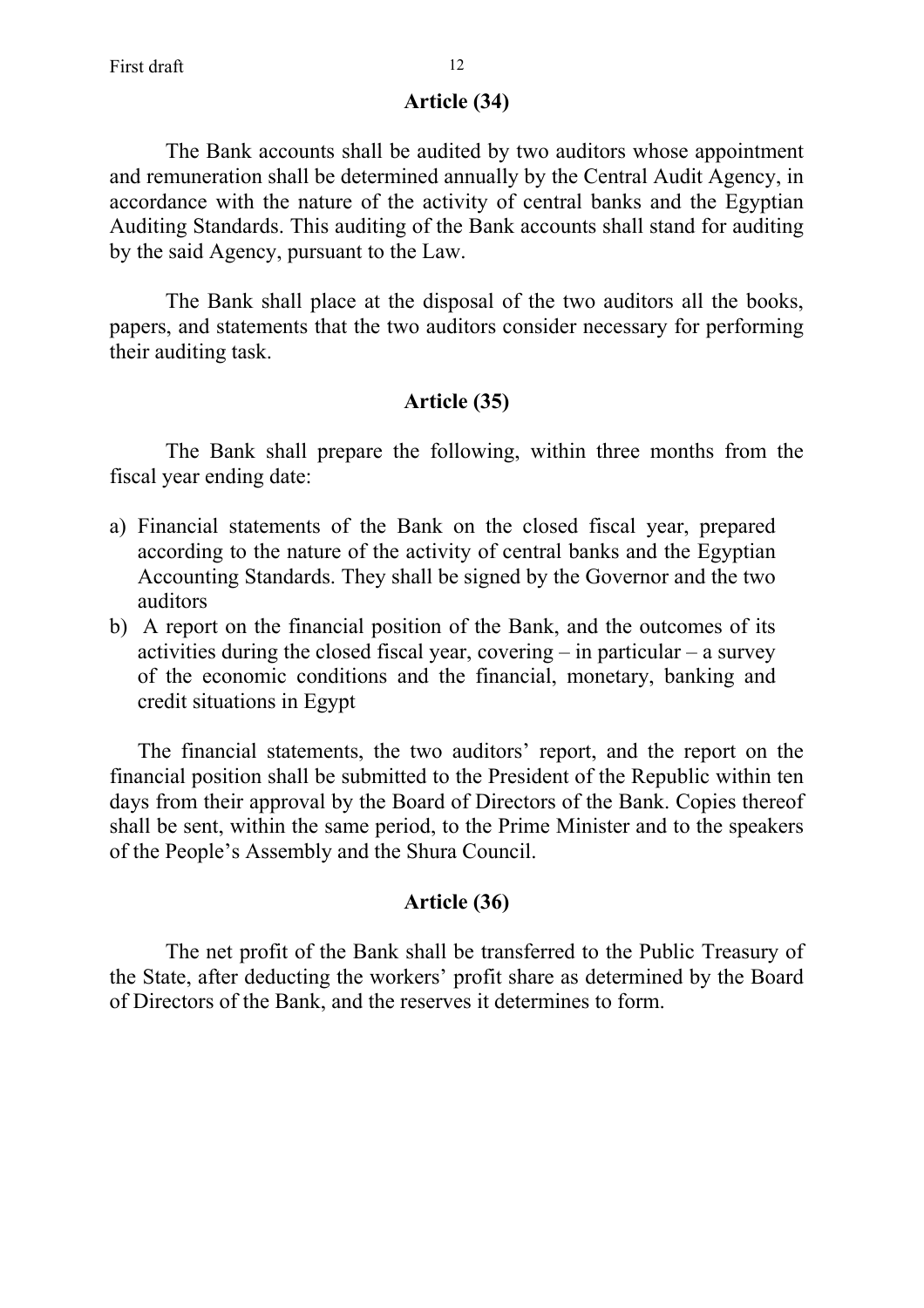#### **Chapter 4**

#### **The Central Bank's Relation with the Government**

#### **Article (37)**

 The Bank shall act as a financial advisor and agent for the government. It shall also act as the bank of the government. Without prejudice to the provisions of Article (39) of this Statute, the Bank shall exercise the banking transactions, pertaining to the government and public legal persons, as well as the internal and external finance with banks, according to the conditions to be set by its Board of Directors.

#### **Article (38)**

 The government may assign the Bank to act on its own behalf, in issuing government bonds and bills. The Bank shall extend consultation to the government in respect thereof. The Bank shall not incur any obligations nor gain any rights by virtue of this assignment.

#### **Article (39)**

 The Bank shall extend financing to the government, upon its request, to cover the seasonal deficit on the general budget. The Bank, in agreement with the Ministry of Finance, shall determine the conditions concerning this finance, according to the prevailing monetary and credit situations, provided that the amount of such finance shall not exceed 10% of the average revenues of the general budget in the three previous years. The term of the said finance shall be three months renewable for other similar periods. The finance shall be settled in full within twelve months at most from the date of its extension.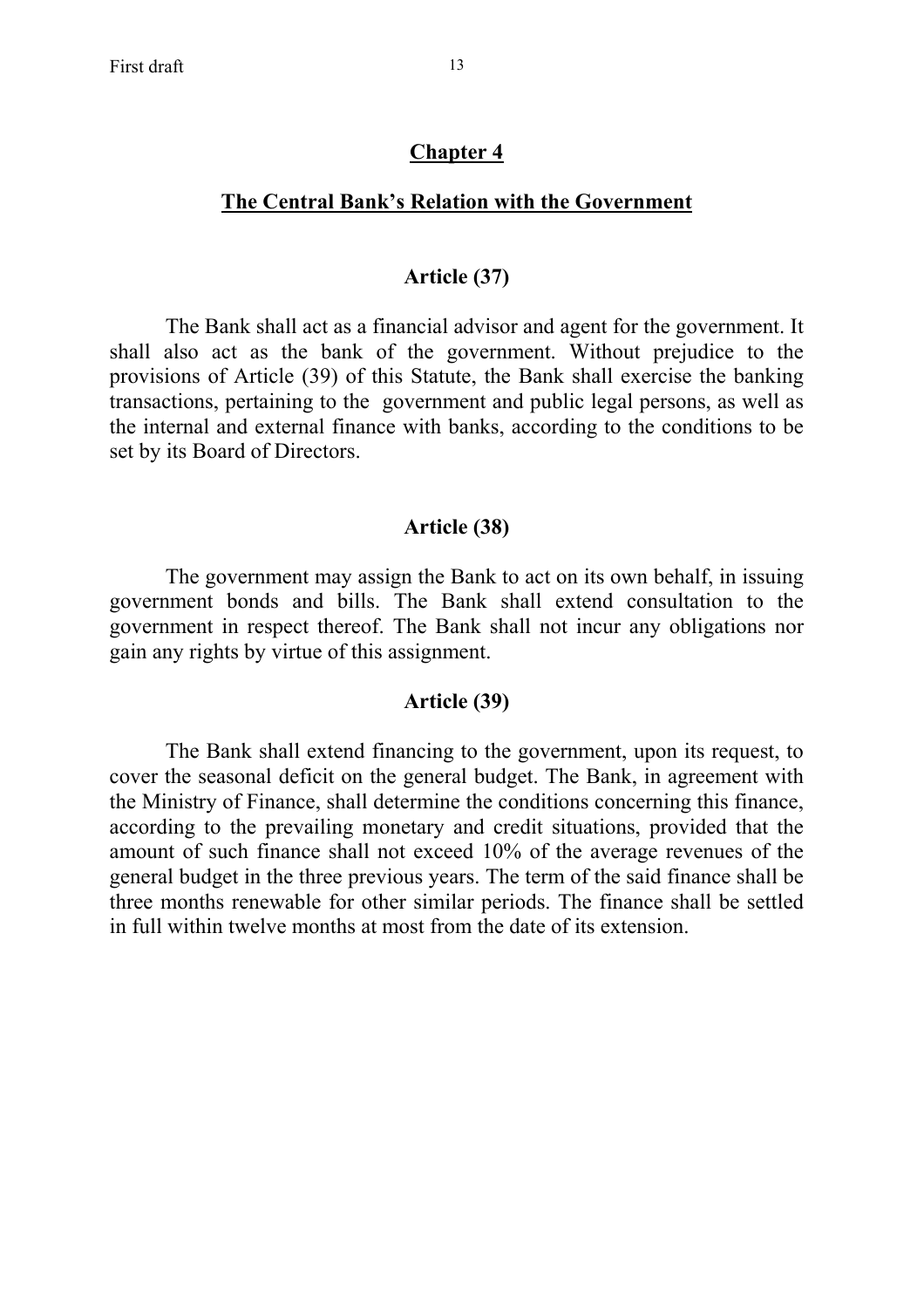# **Chapter 5**

# **The Rules of Disclosure and the Reports Issued by the Bank**

# **Article (40)**

The Bank shall promptly announce the procedures it takes for implementing the monetary policy, as well as its regulatory and supervisory decisions upon their issuance , in the manner specified hereinafter:

- Decisions issued by the Board of Directors of the Bank and the Governor shall be published in a special bulletin.
- Decisions issued by other authorities of the Bank shall be published in the monthly bulletin of the bank.
- These procedures and decisions shall be published in the Egyptian Journal.

# **Article (41)**

 The Governor of the Bank shall submit a quarterly report to the President of the Republic, comprising an analysis of the monetary, credit and banking developments, as well as the external debt balances during the report period. This report shall, in particular, include the following:

- a) The amount and growth rates of banknotes issue.
- b) Reserve money.
- c) The volume of money supply and counterpart assets.
- d) The amount of deposits in the banking system.
- e) The volume of domestic credit and the developments therein.
- f) Developments in the foreign exchange market.
- g) Indicators of bank financial soundness.
- h) Reserve balances abroad.
- i) Balances of both domestic public and external debts.

This report shall be submitted within sixty days from the end of each period, after being approved by the Board of Directors of the Bank.